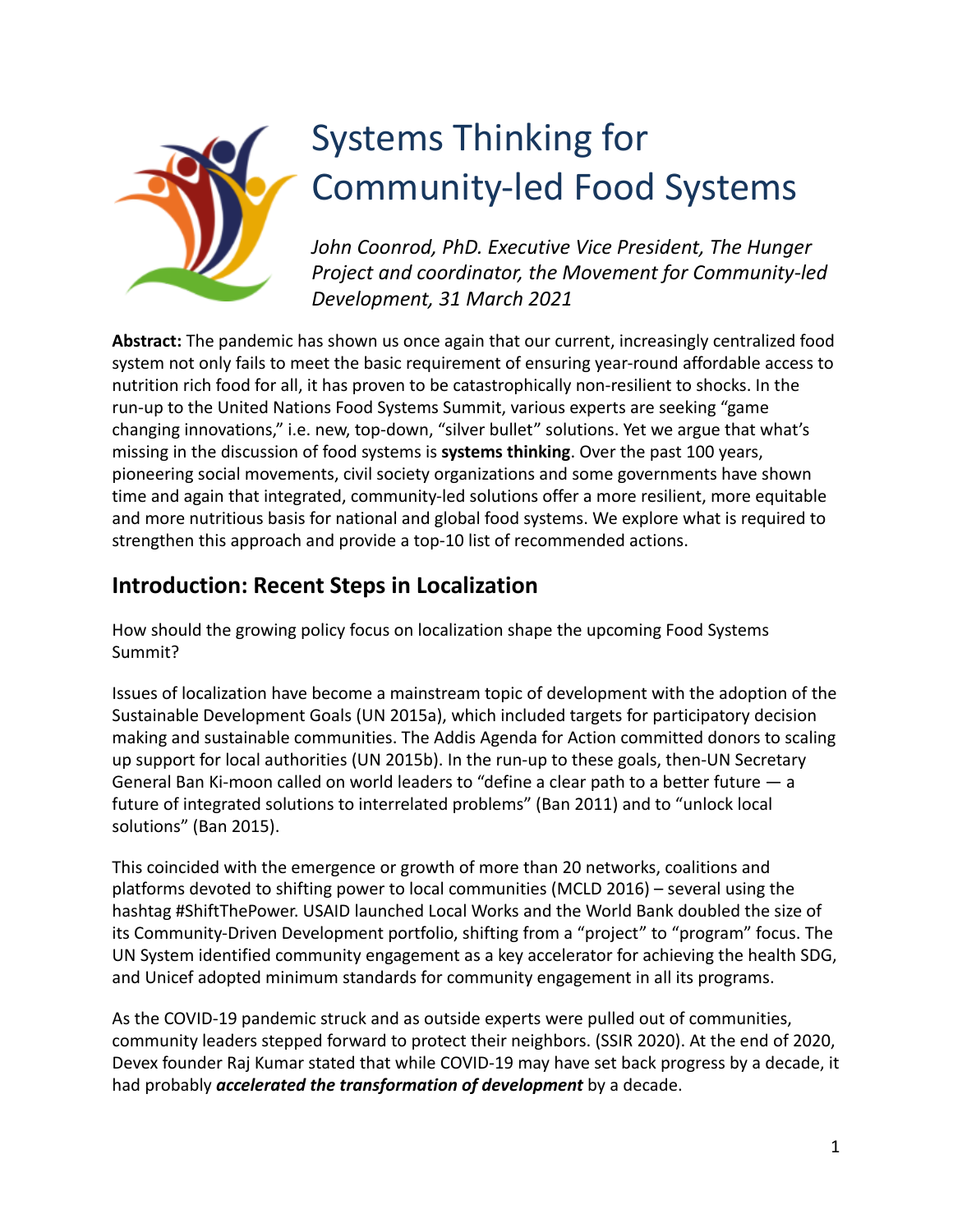This growing focus on localization has enormous implications for food systems, a field that is inherently multisectoral and should benefit enormously from a **systems thinking** approach that centers on local production and consumption.

# **Applying a Basic Framework for Systems Thinking**

The late Donella H. Meadows was a pioneer in systems thinking. Her posthumous primer, "Thinking in Systems" states:

"Hunger, poverty, environmental degradation, economic instability, unemployment, chronic disease, drug addiction, and war, for example, persist in spite of the analytical ability and technical brilliance that have been directed toward eradicating them. No one deliberately creates those problems, no one wants them to persist, but they persist nonetheless. That is because they are intrinsically systems problems – undesirable behaviors characteristic of the system structure that produce them. They will yield only as we reclaim our intuition, stop casting blame, **see the system as the source of its own problems, and find the courage and wisdom to restructure it.**" *(Emphasis mine).*

Meadows lists 12 leverage points for restructuring systems. The more recent *Water of Systems Change* (FSG 2018) offers a streamlined, but similar, approach with 6 elements across 3 levels:



Writers often make recommendations at the explicit, structural change level (policies, practices and budgets), which never transpire because of the underlying human factors that shape, limit and give rise to the top level. The starting point needs to be the "Mental Model" or paradigm within which the thinking is done.

# **The prevailing paradigm of our food system**

**The Current Mental Model:** The prevailing paradigm for nearly all social and political activities continues to be top-down, centralized command-and-control – or we would say patriarchy. It is reminiscent of the old colonial model - extract resources from remote areas to serve the needs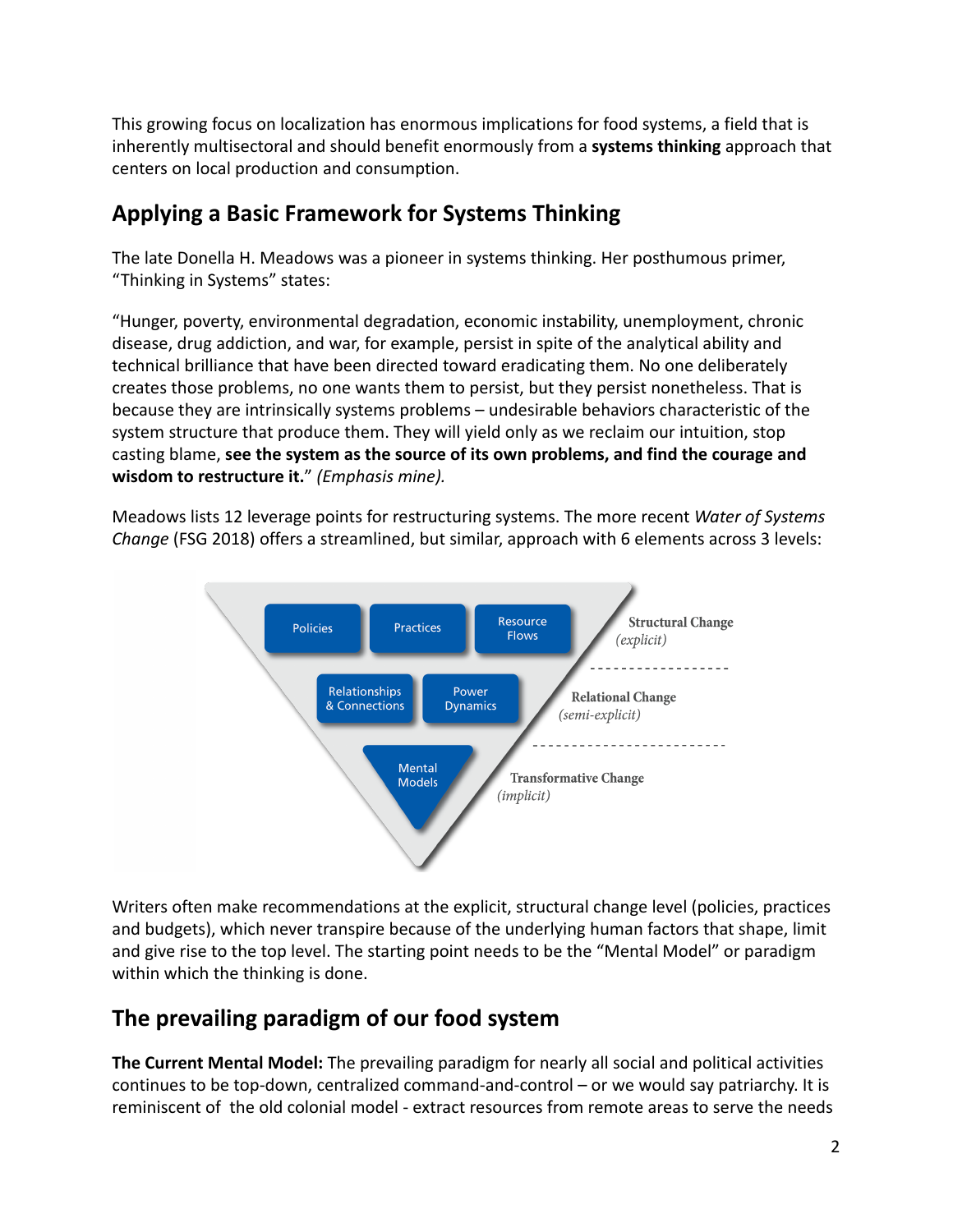of those nearest the king - translated into a vision of global industrial-scale farms serving urban consumers through a system of competitive global trade. *(All figures below by the author).*



Rising inequality, environmental destruction and high vulnerability to shocks and disruptions are all consequences of this paradigm.

Systems thinkers from the 1960s onwards, such as Amory Lovins and Paul Baran, have been aware of this problem with centralization. The writer Carl Steiner summarized them concisely: "Whereas centralized systems are more vulnerable to fluctuations, less able to adapt to changing conditions, and often imply large capital investment in both the system itself and its supporting infrastructure, decentralized or distributed systems tend to be more flexible, able to adapt to local conditions, and can take advantage of mass production and modularity to be cheap and accessible." (Steiner 2013).

### **Right Sizing the Food System: Understanding Subsidiarity**

If "one giant global marketplace feeding everyone" isn't the right paradigm, what is?

First, we must recognize that the paradigm of a global food system is an illusion. The UN reports that **70-80% of the world's food comes from family farms** - the 500 million small-holder farmers (SOFA 2014).

In addition, and perhaps counter-intuitively, **food farmers are the majority of the world's malnourished people.** (IFPRI 2004). So, whatever the current food system *is,* isn't working for the world's hungry people and those struggling to feed them.

Witness the protests by farmers in India over proposed changes to shift India's farm policies in a direction they perceive as favoring the industrial model. India is not alone in this situation – many low-income countries remain in a neo-colonial model of agriculture that favors urban consumers who have the political power, and the export market.

**Subsidiarity** is an organizing principle that matters ought to be handled by the smallest, lowest or least-centralized, competent authority. Political decisions should be taken at a local level, if possible, rather than by a central authority. In Catholic Social Teaching, this is the only way to structure society consistent with **human dignity** as it maximizes the agency of each human person (Pius XI, 1931).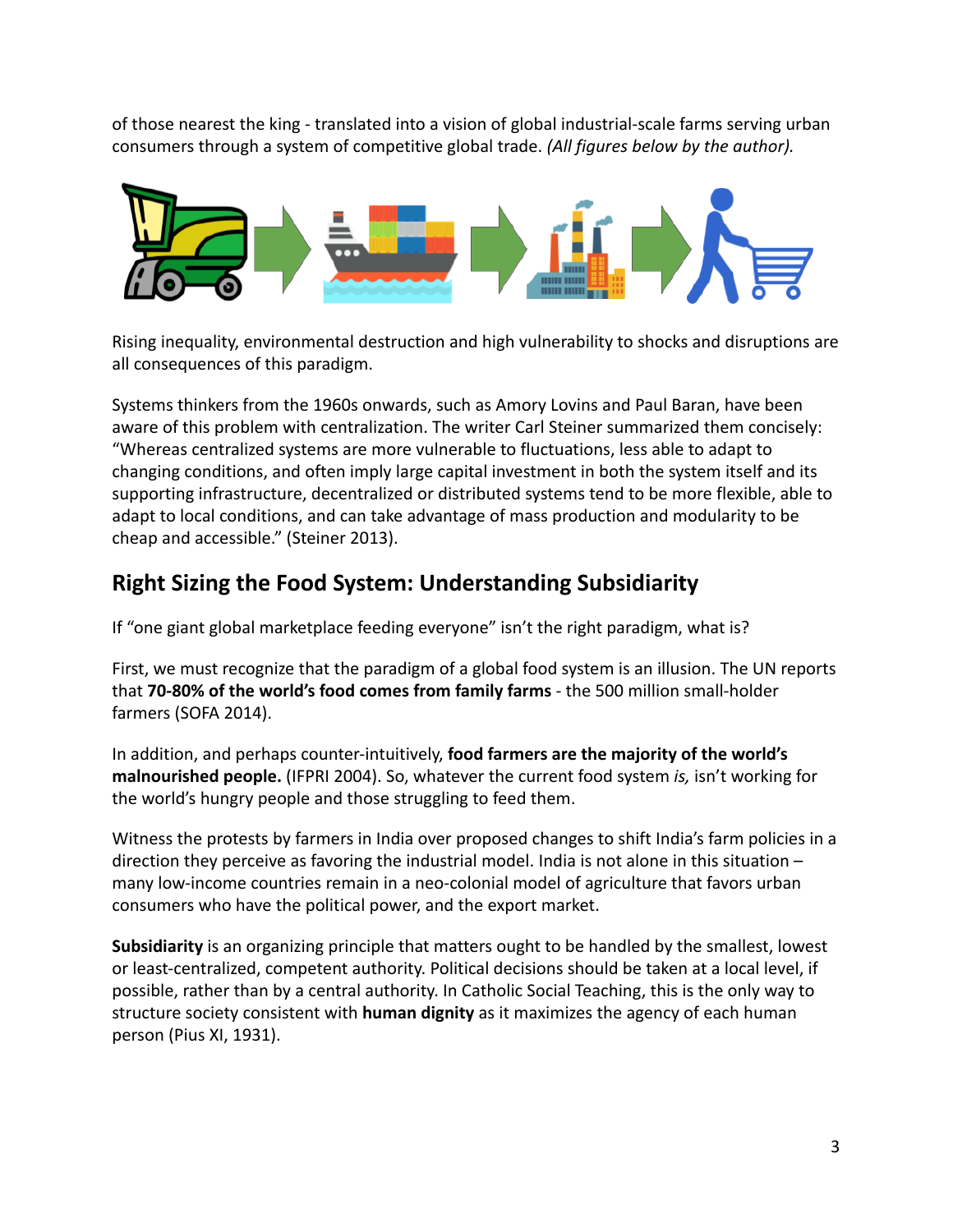**Household food equity - the gender**

**dimension:** The Household Food System for an impoverished rural farmer - the majority of whom are women - is the distance she can walk with a baby on her back. Within that distance, there may be no markets with diverse offerings, no food processing machinery, storage facilities, financial services or health clinics offering nutrition education. These governance and market failures are compounded by patriarchal social structures that limit her mobility and deny her voice in the decisions that affect her life.

**Focus on the community:** Despite the saying "it takes a village," we find that most traditional villages are too small - perhaps



100 households - to manage public services or to interface effectively with the district administration. Experience has shown that "it takes a cluster" of villages – such as India's panchayats or Africa's "epicenters" facilitated by The Hunger Project (THP 2019) – within walking distance (a 10 km radius) with a population of 5,000 or more, to manage public services. Indian panchayats, for example, have been based on this principle for thousands of years. In impoverished communities there is often a gap between communities and the bottom tier of government administration, typically the district, which renders people powerless to exert influence. (UNSCN 2019).

#### **Human Capital and Bridging the Power Dynamics Gap to the District**

Countries with high levels of persistent hunger are also those with underfinanced (or a complete absence of) subdistrict public services. Where there is strong subdistrict government, such as in the Kerala State of India or many of the counties of Kenya, those communities are able to generate highly creative and effective food systems.

- **● Community food processing equipment** such as grain mills, that dramatically reduce drudgery.
- **● Community food banks** where farmers can store staple crops after the harvest when prices are low, and sell when prices are higher – as well as meeting annual shortages right before harvest, thus reducing indebtedness.
- **● Farm input loans, cooperatives or other market arrangements** that help eliminate exploitation by middlemen and further indebtedness.
- **● Collective demand on district resources.** When communities are well organized, they can exert demand and leverage from scarce district human resources, such as farm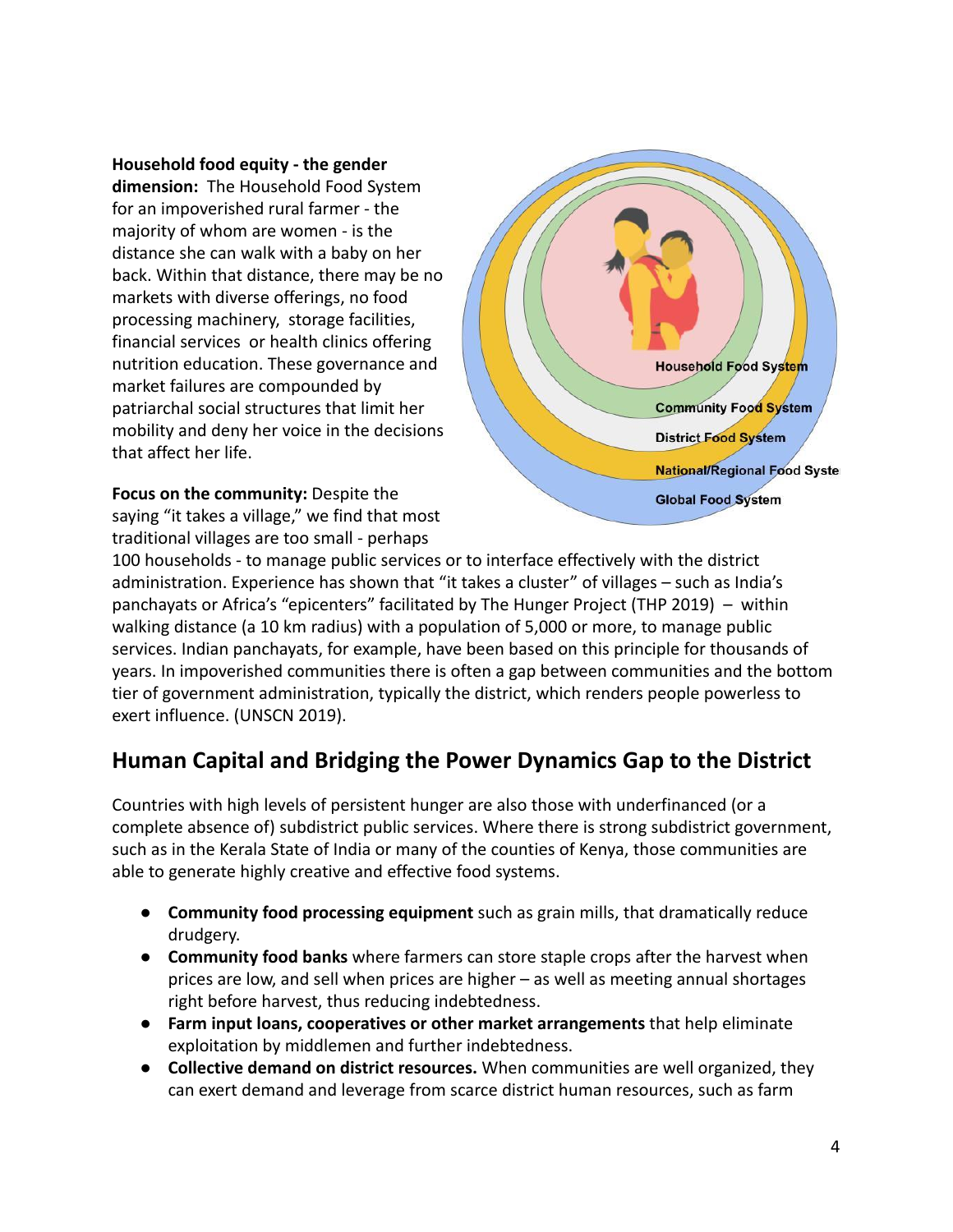extension services, veterinary services, etc. that often are captured by the larger more influential farms.

A successful **community-led food system must address 12 of the SDGs**, particularly for women as they bear the traditional responsibilities for producing, processing and preparing food.



**SDG1: No Poverty.** Farmers must earn sufficient cash income for needs they cannot meet themselves, and local financial services for purchasing inputs and protecting savings.

**SDG2: Zero Hunger:** The community must be able to produce, process and store nutritious food all year at affordable prices.

**SDG3: Health:** Good maternal nutrition, especially in the 1000-day window from conception to her child's second birthday, requires more than food: it requires access to pre- and post-natal health care. (Lancet 2008). Community health centers are also the key source of nutrition education, creating demand for nutritious food and overcoming harmful food taboos.

**SDG4: Education:** Farmers need a continuous flow of information on the latest practices and techniques optimized for adaptation to climate change.

**SDG5: Gender equality:** As described in detail in the next section, entrenched discrimination against women is an enormous barrier both to increased food production and nutritional consumption patterns.

**SDG6: Water and Sanitation:** Ready access to clean drinking water and safe sanitation are key nutrition-sensitive interventions to prevent malabsorptive hunger due to water-borne disease. Small-scale irrigation is critical for production and resilience. In addition, women's productivity is harmed when they must spend hours a day hauling water. (Lancet 2013).

**SDG7: Energy:** Safe and sustainable energy for processing and cooking food is required and, like water, searching for firewood limits hours of productivity.

**SDG8: Thriving rural economy:** Community food systems require strategies to interface to the wider marketplace where farmers can buy and sell without exploitation, often through cooperative enterprises.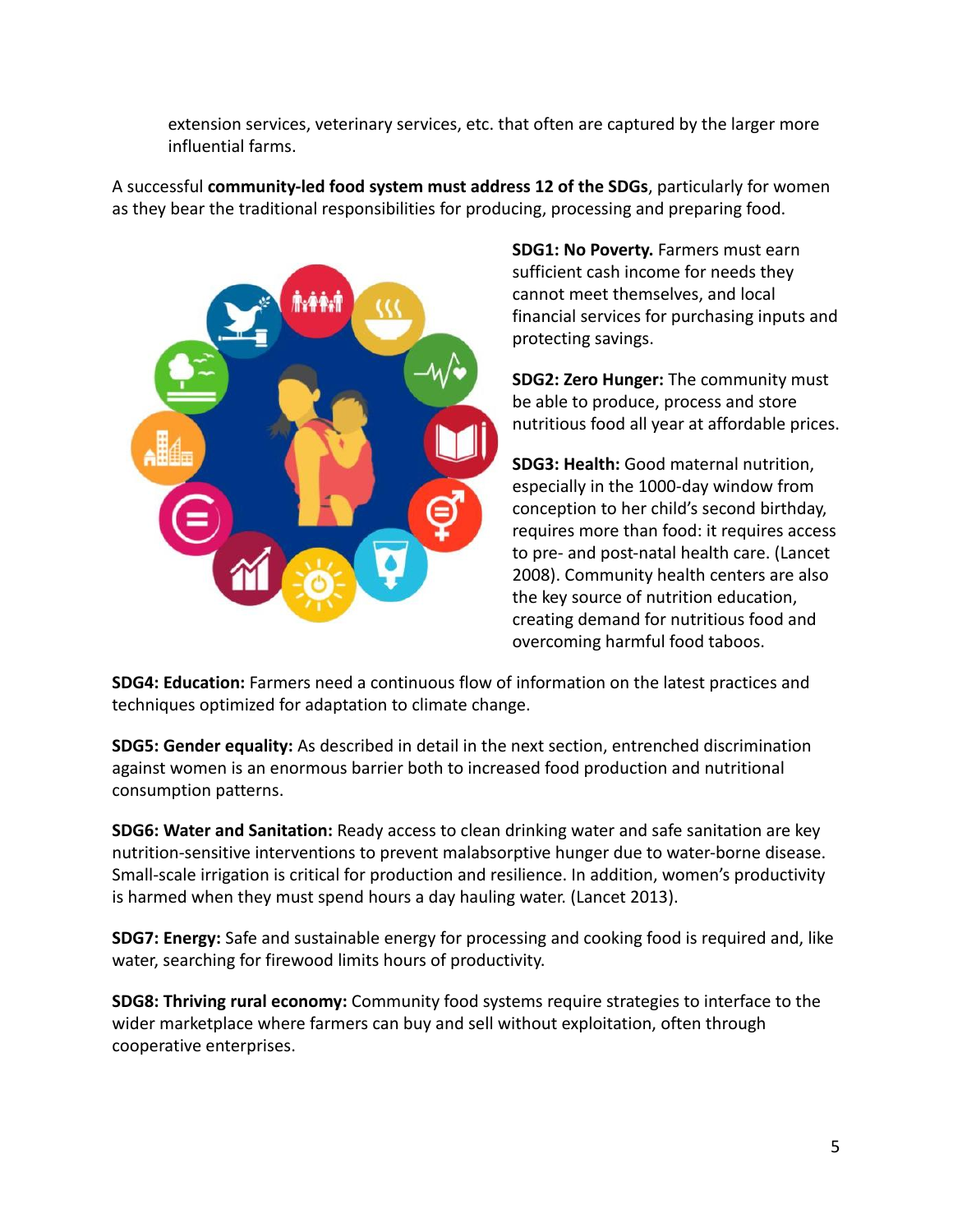**SDG10: Reduced inequalities:** Rural communities in low income countries lack a fair share of public resources and public resources compared to urban centers.

**SDG11: Sustainable communities:** Rural communities require information, skills and resources to risk reduction and disaster preparedness.

**SDG12: Life on Land**: Small-holder farmers must be able to improve and protect their soils, sustain woodlots, follow agro-ecological and regenerative practices and protect clean air from improved cookstoves.

**SDG16: Good governance:** To coordinate and drive progress on all these fronts, rural communities must have adequately financed and competent local governance. Women must have access to justice when her rights are violated, such as when there is a lack of public safety. This includes local civil society through which she can exert her collective aspirations and hold local government to account.

# **Community Power Dynamics: Action for Gender Equality**

Community Food Systems are highly constrained by unjust and deeply entrenched gender norms. Studies have shown that if women had equal access to agricultural inputs as men, that alone could reduce the number of hungry people by 150 million. (SOFI 2016). The USAID/IFPRI Women's Empowerment in Agriculture Index highlights five domains of women's engagement in agriculture (IFPRI 2012) shown below. Along these dimensions, there are numerous examples of community-led interventions that significantly reduce gender discrimination.

- **1. Community leadership:** Community-led development is a facilitated process. It begins by *requiring* equal participation by women and men, and creating collectives of women (where they are missing) that can establish unified demands by women in the community and democratically select women for community roles where equal leadership is required.
- **2. Time poverty:** Rural women often work twice the hours as men, due to long-established gender roles. Eventually, communities with women's leadership witness shifts towards greater fairness in responsibilities. In the meantime, focused attention to reducing drudgery through improved appropriate technology can quickly and dramatically reduce women's time poverty, as can co-locating all public services to reduce travel time.
- 3. **Access to and decision making power over productive resources**: Village savings and loans (VSLs) and women-run cooperatives can rapidly increase women's access to financial services, farm inputs, farm extension services and markets.
- 4. **Decisions about agricultural production**: Diverse barriers to women's success in higher-value production continue, and have been well studied by Quisumbing et al (IFPRI 2015) who show how adaptive measures in gender-responsive projects can encourage gender-equitable outcomes.
- 5. **Control over use of income**: Analysis of survey data by Njuki, Doss and Boote show that women who are old, have more education and more control over resources are more likely to control income. When they do, it strengthens their agency, improves the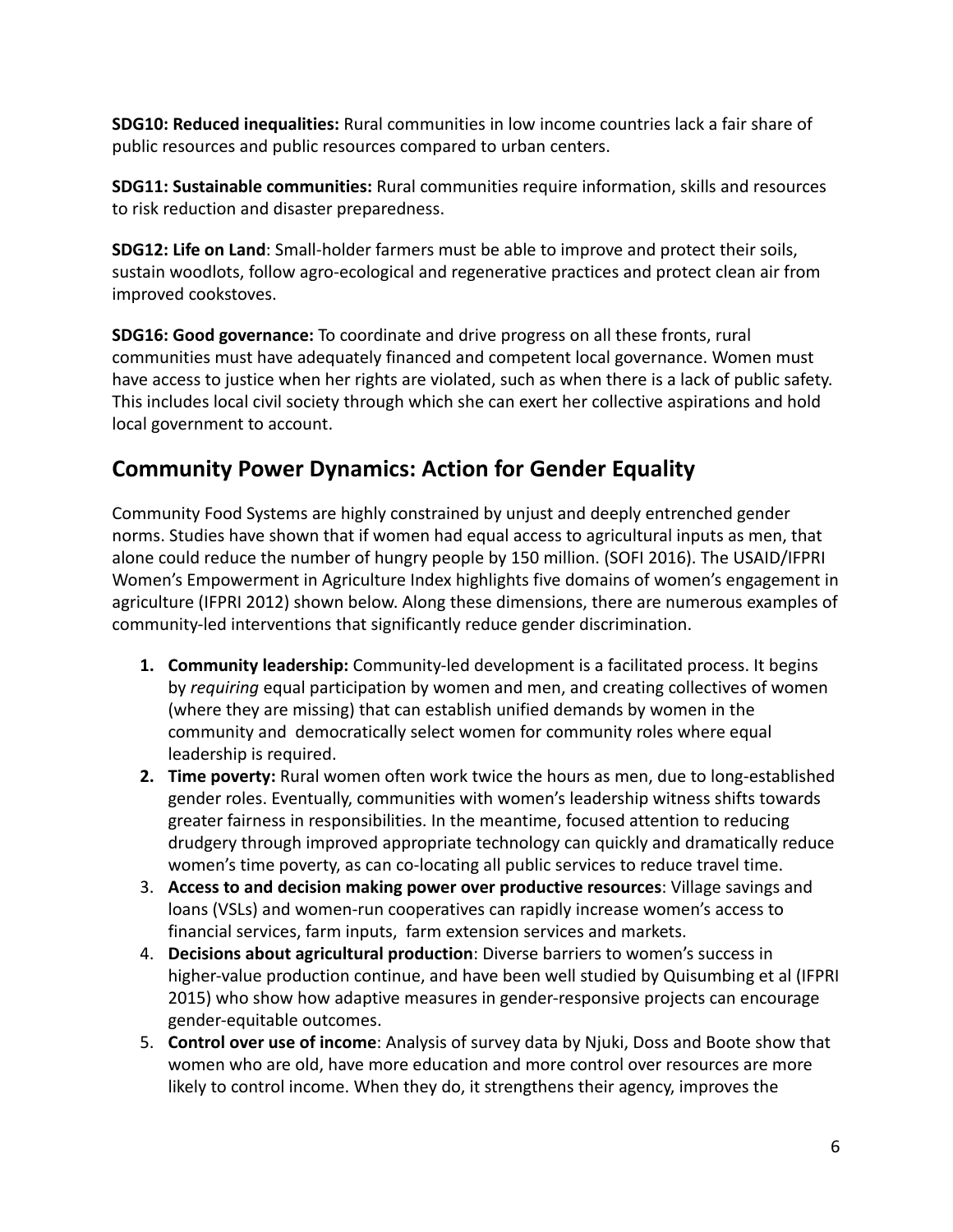wellbeing of their families and increases their stake in the agricultural sector and increases investment (IFPRI 2019).

# **"Right Relationship" to National and Global Markets**

The principle of subsidiarity encourages us to identify what things are best handled at which level to build the most humane, just and resilient food systems. There are clearly advantages for even the smallest communities to have linkages to the larger tiers of the food system, as long as those linkages do not harm their own food system and its resilience.

| <b>Tier</b>       | <b>Key Roles</b>                                                                                                                                                       | <b>Pathway for Linkages</b>                                                                                                                                                                                                 |
|-------------------|------------------------------------------------------------------------------------------------------------------------------------------------------------------------|-----------------------------------------------------------------------------------------------------------------------------------------------------------------------------------------------------------------------------|
| Household         | Production<br>Consumption<br>Intrahousehold equity                                                                                                                     | Citizen engagement<br>Membership in<br>cooperatives and<br>associations<br>Nutrition education                                                                                                                              |
| Community         | Employment<br>Production<br>Processing<br>Storage<br>Multisectoral Integration<br><b>Nutrition Education/Behaviors</b><br>Farming practices                            | <b>Community Council to</b><br>$\bullet$<br><b>District Government;</b><br>Cooperatives and<br>associations federated<br>upwards;<br>Social accountability<br>mechanisms;<br>Digital access to<br>information and bankings. |
| <b>District</b>   | <b>Diversified Markets</b><br><b>Professional Expertise</b><br>Enforcing laws and standards<br>$\bullet$<br><b>Planning and Monitoring</b><br><b>Public Safety</b>     | Voice with ministries and<br>parliament;<br>Partnerships with private<br>sector and universities;<br>Rural Infrastructure                                                                                                   |
| Nation/<br>Region | Production of inputs<br>Laws, regulations and standards<br>Devolution of public resources<br>Taxation<br>Protection of human rights<br>$\bullet$<br><b>Safety Nets</b> | Transparency<br>Links to Bilateral and<br>multilateral institutions.<br>Links to regional and<br>global trade                                                                                                               |
| Global            | Global monitoring and warning<br>$\bullet$<br>systems<br>Support for safety nets<br>Shared best practices and standards                                                | Transparency<br>Rules-based trading rules                                                                                                                                                                                   |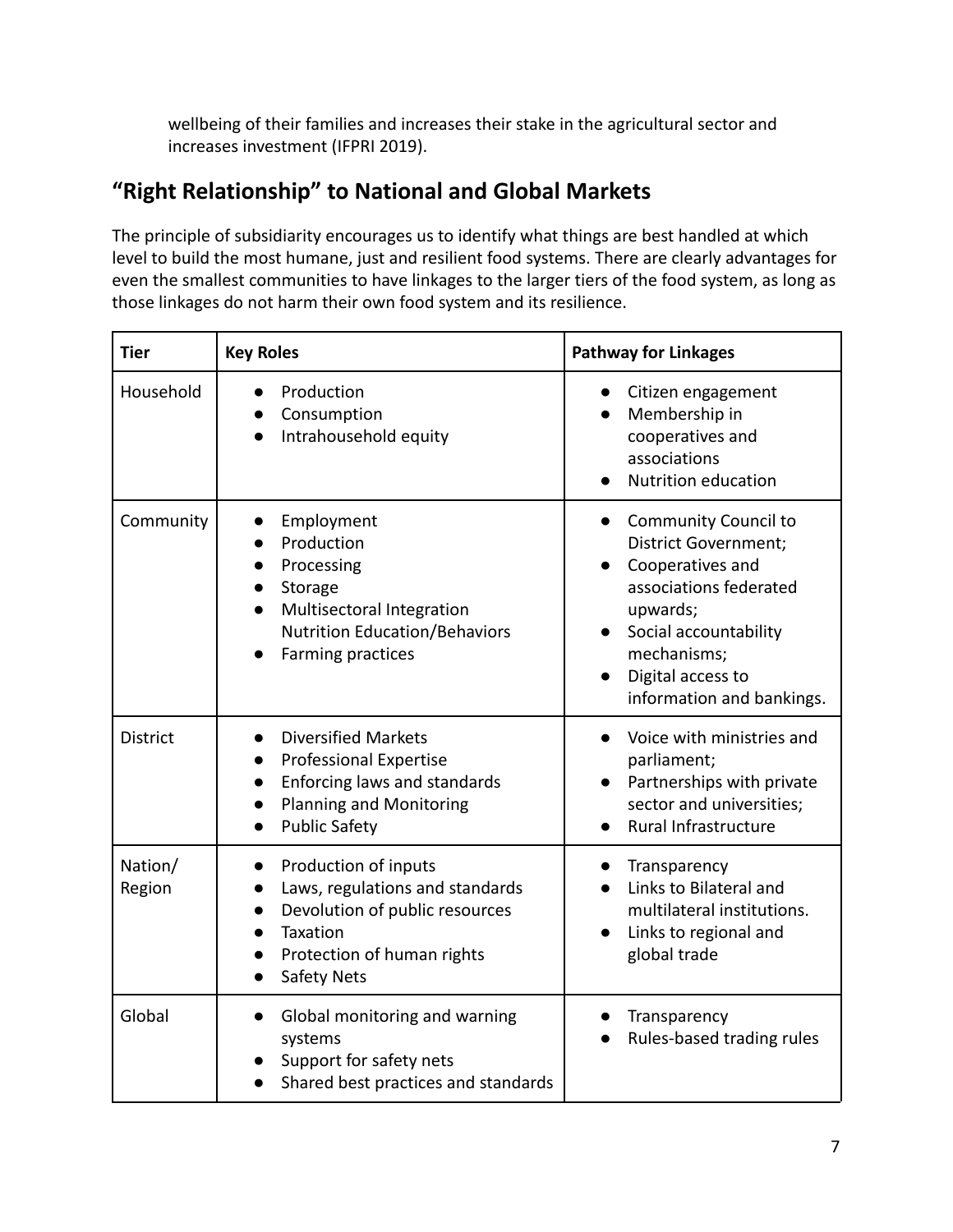#### **Ten Actions to #ShiftThePower to Community-led Food Systems**

The incentives to hold top-down systems in place are strong. However, there are many strategic steps communities and their champions can take to #ShiftThePower to stronger, more resilient, community-led food systems.

- **1. Massively invest in the promotion of high-nutrition local foods.** As highlighted in the 2020 SOFI report, the incentives in farming must shift to make nutrition-rich food more affordable. One sure way to do that is to promote locally-grown, nutrition rich foods. Biofortification allows this to be "local" rather than process-fortification common in industrial food systems. Inspiring examples include how indigenous communities in Peru have reclaimed nutritious traditional foods which not only nourish the body but reclaim greater dignity.
- **2. Emphasize and promote integrated local solutions.** The entire concept of "localization" has gained more and more traction, whether in relation to Universal Health Coverage, humanitarian response or other sectors. All these share a need to overcome the top-down status quo by emphasizing the imperatives of community ownership, resilience and the multisectoral nature of nutrition and health.
- **3. Mandate gender equality in all programs and governance.** When women lead, communities improve, and communities are where most women can gain voice, leadership and political experience.
- **4. Campaign for devolving a "fair share" of public resources at least 20% to the sub-district level.** Communities cannot develop resilient food systems – including processing and storage facilities – without funding. Assuming the poorest communities will generate the tax revenues they need is unlikely and unjust. Civil society and local governments can campaign for greater devolution. Some of the strongest arguments have been a) reducing political violence by ensuring every group has a path to achieve its aspirations; b) resilience through decentralized capacity and production; c) broad-based economic growth. The African Union has declared to move in this direction, though there has been little progress to date (AU 2014).
- **5. Co-locate public services.** Health centers, for example, can become the "anchor" for integrated rural public services, including child care, adult education, local governance, agricultural training, food processing and storage and other essential components of community-led food systems.
- **6. Peer learning.** Communities can learn best and fastest from visiting and learning from successful communities.
- **7. Invest in grassroots civil society.** All development practitioners (donors, NGOs, associations) should always focus on building local capacity rather than delivering services. A recent CARE report points out, for example, that of all the ODA tagged for gender, less than 1% goes to grassroots organizations. Dramatically increasing the pace of localizing food system investments can have an enormous impact on the sector that produces most of the world's food!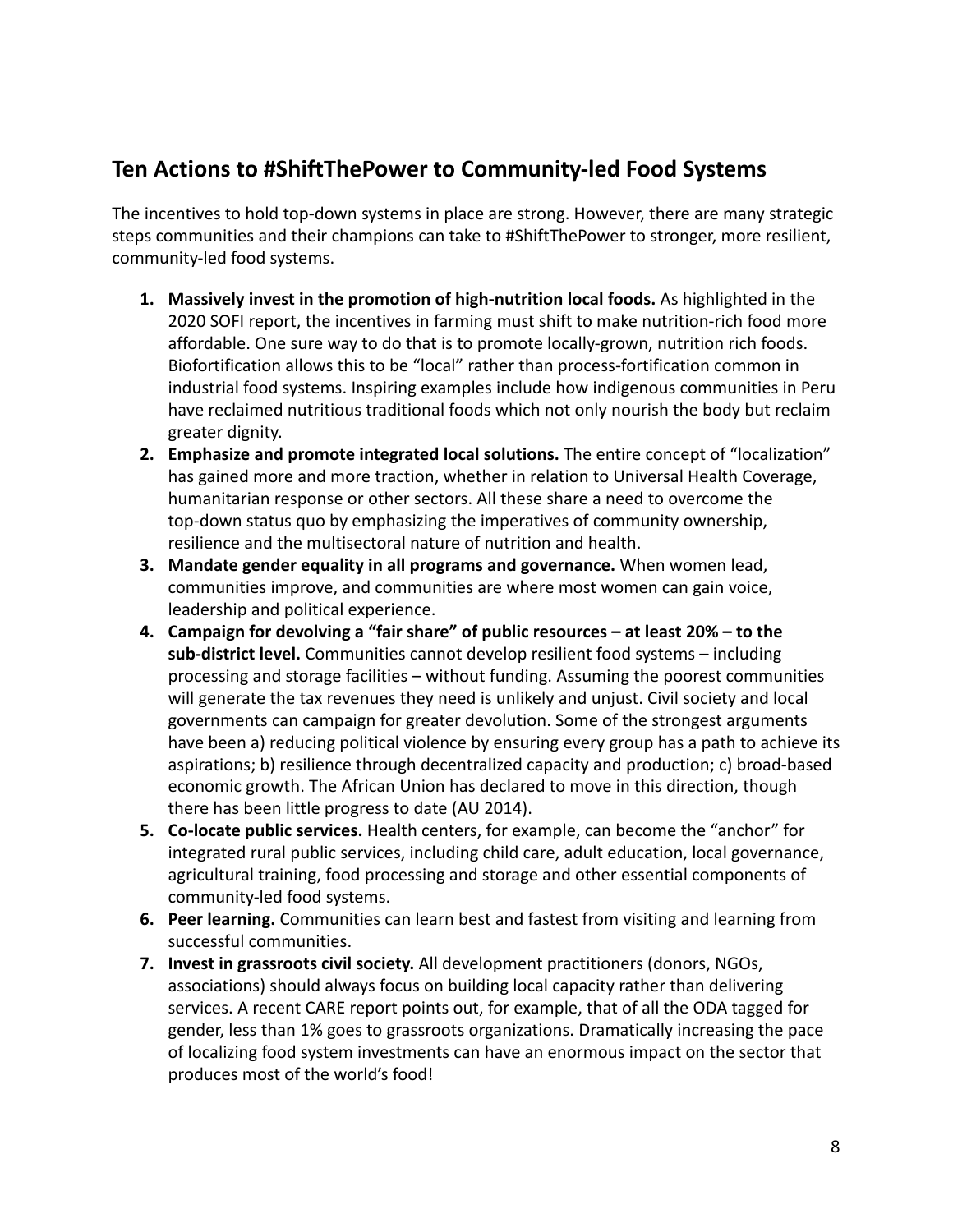- **8. Leverage digital.** Nearly every government and business can see the advantage of ensuring that everyone has internet access and mobile banking. Economists have shown that economic growth is linked to bandwidth. (Friedman 2005). For example, a cost-effective route to safety nets that leave no one behind is for everyone to have mobile banking, and many organizations are using mobile phones to leverage agricultural extension.
- **9. Strengthen social accountability and transparency in both the public and private sectors.** Trust in institutions is an important issue. People tend to place more trust in local compared to national institutions, and that trust depends strongly on satisfaction with public services. Corporate advisors such as the Edelman Trust Barometer global report encourage institutions to focus on improving conditions in local communities. (Edelman 2020).
- **10. Improve District Linkages.** The gap between district resources and small-scale farmers is one area where both grassroots people and community leaders can achieve rapid improvements in ways that are sustainable, as local government institutions have long lives.

#### **References**

African Union. (2014) African Charter on the Values and Principles of Decentralisation. https://au.int/sites/default/files/treaties/7802-treaty-0049 - african charter on the values a nd principles of decentralisation local governance and local development e.pdf

Ban Ki-moon (2011) The Clock is Ticking. The Clock Is Ticking. https://www.un.org/sg/en/content/sg/articles/2011-10-31/clock-ticking

Ban Ki-moon (2015) Remarks at the Third World Forum on Local Economic Development

FAO (2019) Overview: Reduce Rural Poverty <http://www.fao.org/reduce-rural-poverty/overview/en/>

Friedman, T.J. (2005) *The World is Flat.* Farrar, Strauss.

FSG (2018) Kania, J., Kramer, M., Senge, P.. The Water of Systems Change. [https://www.fsg.org/publications/water\\_of\\_systems\\_change](https://www.fsg.org/publications/water_of_systems_change)

IFPRI (2004) Smith, L.C., Ruel, M.T., NDiaye, A. Why is child malnutrition lower in urban than rural areas?

IFPRI (2012) Womenś Empowerment in Agriculture Index (WEAI). https://www.ifpri.org/project/weai

IFPRI (2015) Quisumbing, A.R. et al. Gender, assets, and market-oriented agriculture: learning from high-value crop and livestock projects in Africa and Asia. <https://link.springer.com/article/10.1007%2Fs10460-015-9587-x>